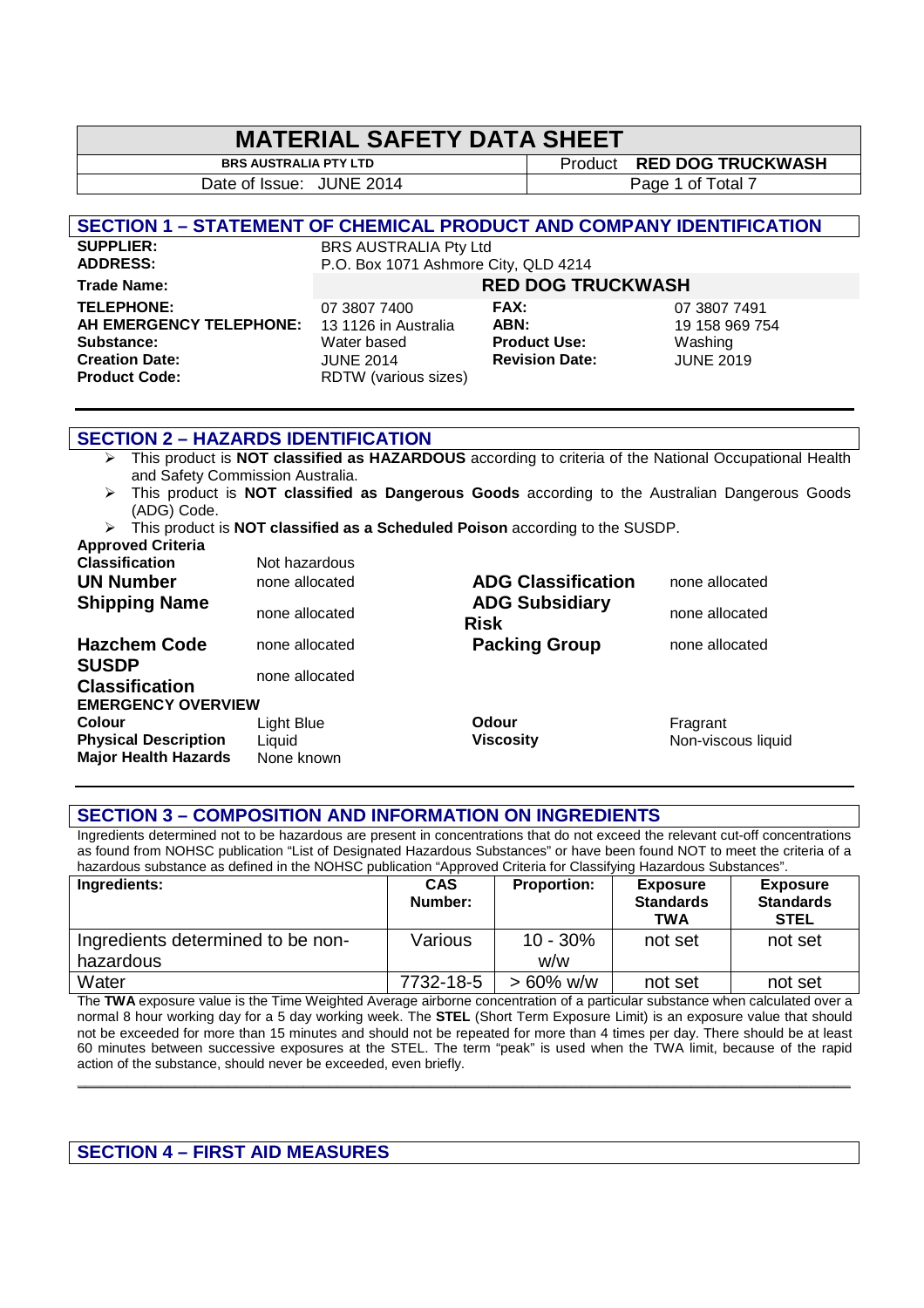| <b>MATERIAL SAFETY DATA SHEET</b>                 |                                                                                                                                                                                                                                                                               |                                                                                                                                                                                                                                                                      |  |
|---------------------------------------------------|-------------------------------------------------------------------------------------------------------------------------------------------------------------------------------------------------------------------------------------------------------------------------------|----------------------------------------------------------------------------------------------------------------------------------------------------------------------------------------------------------------------------------------------------------------------|--|
|                                                   | <b>BRS AUSTRALIA PTY LTD</b>                                                                                                                                                                                                                                                  | <b>RED DOG TRUCKWASH</b><br>Product                                                                                                                                                                                                                                  |  |
|                                                   | Date of Issue: JUNE 2014                                                                                                                                                                                                                                                      | Page 2 of Total 7                                                                                                                                                                                                                                                    |  |
| <b>Scheduled Poisons</b>                          | 131126 or New Zealand 03 474 7000).                                                                                                                                                                                                                                           | Poisons Information Centre in each Australian State capital city or in Christchurch, New<br>Zealand can provide additional assistance for scheduled poisons. (Phone Australia                                                                                        |  |
| <b>First Aid Facilities</b>                       | Normal washroom facilities.                                                                                                                                                                                                                                                   |                                                                                                                                                                                                                                                                      |  |
| <b>Skin contact</b>                               | Wash skin with plenty of water. Remove contaminated clothing and wash before re-use.<br>Seek medical advice (e.g. doctor) if irritation, burning or redness develops.                                                                                                         |                                                                                                                                                                                                                                                                      |  |
| Eye contact                                       | Immediately irrigate with copious quantities of water for at least 20 minutes. Eyelids to be<br>held open. Seek medical advice (e.g. ophthalmologist).                                                                                                                        |                                                                                                                                                                                                                                                                      |  |
| Ingestion                                         | Do NOT induce vomiting. Do NOT attempt to give anything by mouth to an unconscious<br>person. Rinse mouth thoroughly with water immediately. Give water to drink. If vomiting<br>occurs, give further water to achieve effective dilution. Seek medical advice (e.g. doctor). |                                                                                                                                                                                                                                                                      |  |
| <b>Inhalation</b>                                 | occur.                                                                                                                                                                                                                                                                        | Remove victim to fresh air away from exposure. Obtain medical attention if symptoms                                                                                                                                                                                  |  |
| <b>Advice to Doctor</b>                           | assistance for scheduled poisons.                                                                                                                                                                                                                                             | No specific antidote. Treat symptomatically. All treatments should be based on observed<br>signs and symptoms of distress of the patient. Poisons Information Centre in each<br>Australian State capital city or in Christchurch, New Zealand can provide additional |  |
| Aggravated<br><b>Medical</b><br><b>Conditions</b> | None known.                                                                                                                                                                                                                                                                   |                                                                                                                                                                                                                                                                      |  |

## **SECTION 5 – FIRE FIGHTING MEASURES**

| <b>Fire and Explosion</b><br><b>Hazards</b> | Water based. Not combustible. However if involved in a fire will emit toxic<br>fumes.                                                                                                                                              |
|---------------------------------------------|------------------------------------------------------------------------------------------------------------------------------------------------------------------------------------------------------------------------------------|
| <b>Extinguishing</b><br>Media               | Use an extinguishing media suitable for surrounding fires.                                                                                                                                                                         |
| <b>Fire Fighting</b>                        | Keep containers exposed to extreme heat cool with water spray. Fire fighters to wear<br>self-contained breathing apparatus if risk of exposure to products of combustion or<br>decomposition. Evacuate area - move upwind of fire. |
| <b>Flash Point</b>                          | None – does not support combustion.                                                                                                                                                                                                |

### **SECTION 6 – ACCIDENTAL RELEASE MEASURES**

| <b>Emergency</b><br><b>Procedures</b> | No HAZCHEM code.                                                                                                                                                                                                                                                                                                                                                                                                                                                                                                                                                                                                                                                                                                                                                                                                                                                                                                                                                                                                       |
|---------------------------------------|------------------------------------------------------------------------------------------------------------------------------------------------------------------------------------------------------------------------------------------------------------------------------------------------------------------------------------------------------------------------------------------------------------------------------------------------------------------------------------------------------------------------------------------------------------------------------------------------------------------------------------------------------------------------------------------------------------------------------------------------------------------------------------------------------------------------------------------------------------------------------------------------------------------------------------------------------------------------------------------------------------------------|
| <b>Occupational Release</b>           | Minor spills do not normally need any special clean-up measures.<br>In the event of a major spill, prevent spillage from entering drains or water courses. For<br>large spills, or tank rupture, consider initial evacuation distance of 200 metres in all<br>directions. Stop leak if safe to do so. If available, use water spray to disperse vapour.<br>Wear appropriate protective equipment as in section 8 below to prevent skin and eye<br>contamination. Spilt material may result in a slip hazard and should be absorbed into<br>dry, inert material (e.g. sand, earth or vermiculite), which then can be put into<br>appropriately labeled drums for disposal by an approved agent according to local<br>conditions. Residual deposits will remain slippery. Wash area down with excess water. If<br>contamination of sewers or waterways has occurred advise the local emergency<br>services. In the event of a large spillage notify the local environment protection authority<br>or emergency services. |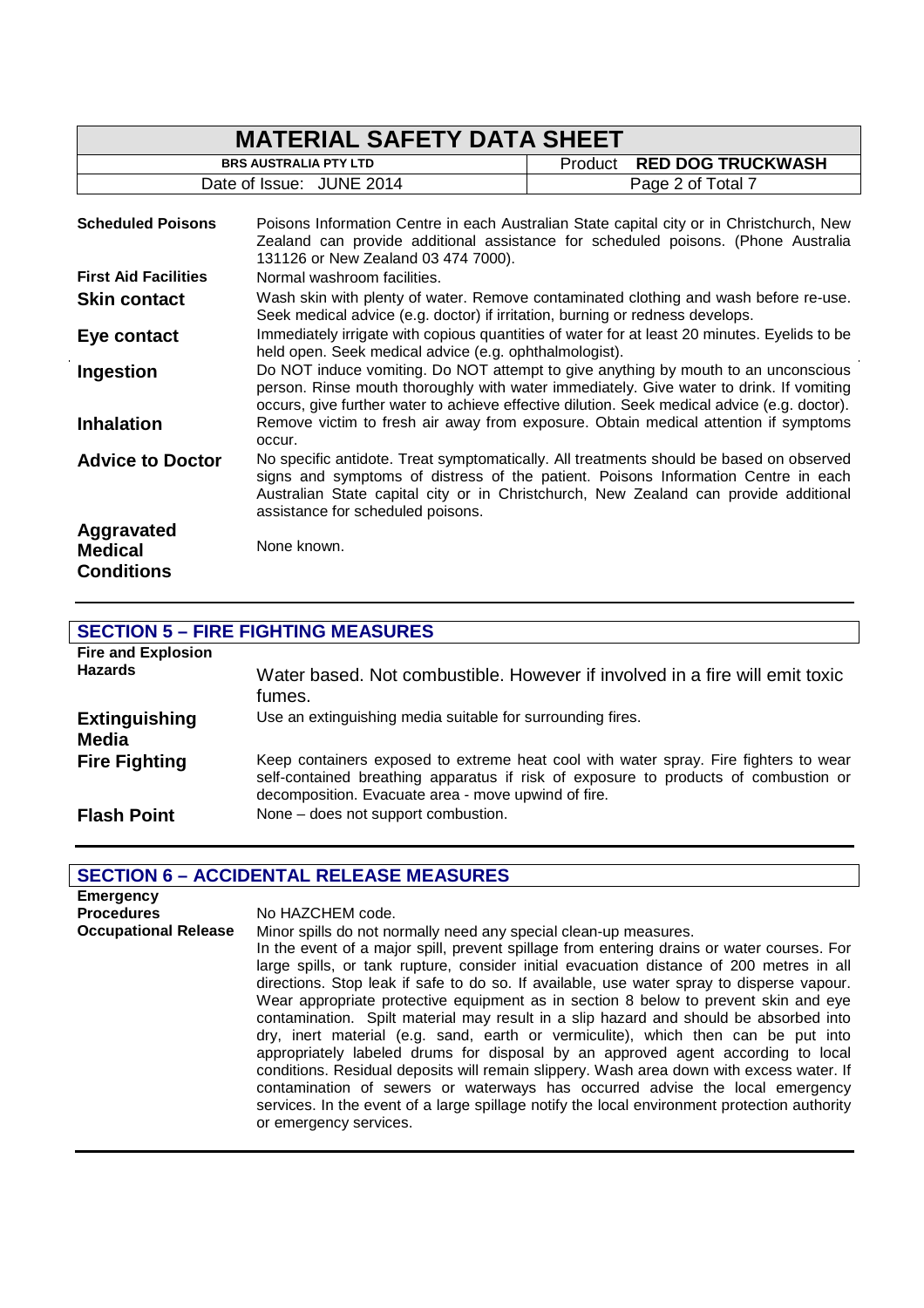| <b>MATERIAL SAFETY DATA SHEET</b>                                                                                                                                   |                                                                                                                                                                             |         |                                               |
|---------------------------------------------------------------------------------------------------------------------------------------------------------------------|-----------------------------------------------------------------------------------------------------------------------------------------------------------------------------|---------|-----------------------------------------------|
|                                                                                                                                                                     | <b>BRS AUSTRALIA PTY LTD</b>                                                                                                                                                |         |                                               |
| Date of Issue: JUNE 2014                                                                                                                                            |                                                                                                                                                                             | Product | <b>RED DOG TRUCKWASH</b><br>Page 3 of Total 7 |
|                                                                                                                                                                     |                                                                                                                                                                             |         |                                               |
|                                                                                                                                                                     | <b>SECTION 7 - HANDLING AND STORAGE</b>                                                                                                                                     |         |                                               |
| <b>Handling</b>                                                                                                                                                     | Avoid contact with incompatible materials. When handling, DO NOT eat, drink or smoke.                                                                                       |         |                                               |
|                                                                                                                                                                     | Keep containers closed at all times. Avoid physical damage to containers. Always wash                                                                                       |         |                                               |
|                                                                                                                                                                     | hands with water after handling.                                                                                                                                            |         |                                               |
| <b>Storage</b>                                                                                                                                                      | Store in a cool, dry, place with good ventilation. Avoid storing in aluminum and light alloy                                                                                |         |                                               |
|                                                                                                                                                                     | containers. Store away from incompatible materials (Section 10). Keep containers closed<br>at all times - check regularly for leaks.                                        |         |                                               |
|                                                                                                                                                                     |                                                                                                                                                                             |         |                                               |
|                                                                                                                                                                     |                                                                                                                                                                             |         |                                               |
|                                                                                                                                                                     | <b>SECTION 8 - EXPOSURE CONTROLS AND PERSONAL PROTECTION</b>                                                                                                                |         |                                               |
| <b>Exposure Limits</b>                                                                                                                                              | National Occupational Exposure Limits, as published by National                                                                                                             |         |                                               |
|                                                                                                                                                                     | Occupational Health & Safety Commission:                                                                                                                                    |         |                                               |
|                                                                                                                                                                     | Time-weighted Average (TWA): None established for specific product.                                                                                                         |         |                                               |
|                                                                                                                                                                     | See SECTION 3 for Exposure Limits of individual ingredients.                                                                                                                |         |                                               |
|                                                                                                                                                                     | Short Term Exposure Limit (STEL): None established for specific                                                                                                             |         |                                               |
|                                                                                                                                                                     | product.                                                                                                                                                                    |         |                                               |
| <b>Biological Limit Value</b>                                                                                                                                       | See SECTION 3 for Exposure Limits of individual ingredients.                                                                                                                |         |                                               |
|                                                                                                                                                                     | None established for product.<br>Ensure ventilation is adequate to maintain air concentrations below exposure standards.                                                    |         |                                               |
| Engineering                                                                                                                                                         | Avoid generating mists of the product. Use only in a well-ventilated area. Ensure airflow,                                                                                  |         |                                               |
| <b>Controls</b>                                                                                                                                                     | where this product is used, is directed away from the operators.                                                                                                            |         |                                               |
| <b>Personal Protective</b>                                                                                                                                          | This product is not classified as hazardous according to the criteria of Worksafe                                                                                           |         |                                               |
| <b>Equipment</b>                                                                                                                                                    | Australia. Use good occupational work practice. The use of protective clothing and<br>equipment depends upon the degree and nature of exposure. Final choice of appropriate |         |                                               |
|                                                                                                                                                                     | protection will vary according to individual circumstances i.e. methods of handling or                                                                                      |         |                                               |
|                                                                                                                                                                     | engineering controls and according to risk assessments undertaken. The following                                                                                            |         |                                               |
|                                                                                                                                                                     | protective equipment should be available;                                                                                                                                   |         |                                               |
| <b>Eye Protection</b>                                                                                                                                               |                                                                                                                                                                             |         |                                               |
|                                                                                                                                                                     | Generally not required to handle the product as per label directions.<br>The use of safety glasses with side shield protection, goggles or face shield is                   |         |                                               |
|                                                                                                                                                                     | recommended to handle in quantity, cleaning up spills, decanting, etc. Contact lenses                                                                                       |         |                                               |
|                                                                                                                                                                     | pose a special hazard; soft lenses may absorb irritants and all lenses concentrate them.                                                                                    |         |                                               |
| <b>Skin Protection</b>                                                                                                                                              |                                                                                                                                                                             |         |                                               |
|                                                                                                                                                                     | Generally not required to handle the product as per label directions.                                                                                                       |         |                                               |
| Overalls, work boots and gloves are recommended for handling the concentrated<br>product (as per AS/NZS 2161, or as recommended by supplier) to handle in quantity, |                                                                                                                                                                             |         |                                               |
|                                                                                                                                                                     | cleaning up spills, decanting, etc.                                                                                                                                         |         |                                               |
|                                                                                                                                                                     | Material suitable for detergent contact - Butyl rubber, Natural Latex, Neoprene, PVC,                                                                                       |         |                                               |
| <b>Protective Material</b><br><b>Types</b>                                                                                                                          | and Nitrite.                                                                                                                                                                |         |                                               |
| <b>Respirator</b>                                                                                                                                                   | Generally not required to handle the product as per label directions.                                                                                                       |         |                                               |

| <b>SECTION 9 - PHYSICAL AND CHEMICAL PROPERTIES</b> |                             |                         |                    |
|-----------------------------------------------------|-----------------------------|-------------------------|--------------------|
| <b>Physical State</b>                               | liauid                      | <b>Colour</b>           | <b>Blue</b>        |
| Odour                                               | fragrant odour              | <b>Specific Gravity</b> | 1.0 $@$ 25 °C      |
| <b>Boiling Point</b>                                | Approximately<br>100 °C     | <b>Freezing Point</b>   | Approximately 0 °C |
| <b>Vapour Pressure</b>                              | Not available               | <b>Vapour Density</b>   | Not available      |
| <b>Flash Point</b>                                  | Not flammable               | <b>Flammable Limits</b> | None               |
| <b>Water Solubility</b>                             | Miscible in all proportions | pH                      | $6.5 - 7.5$ neat   |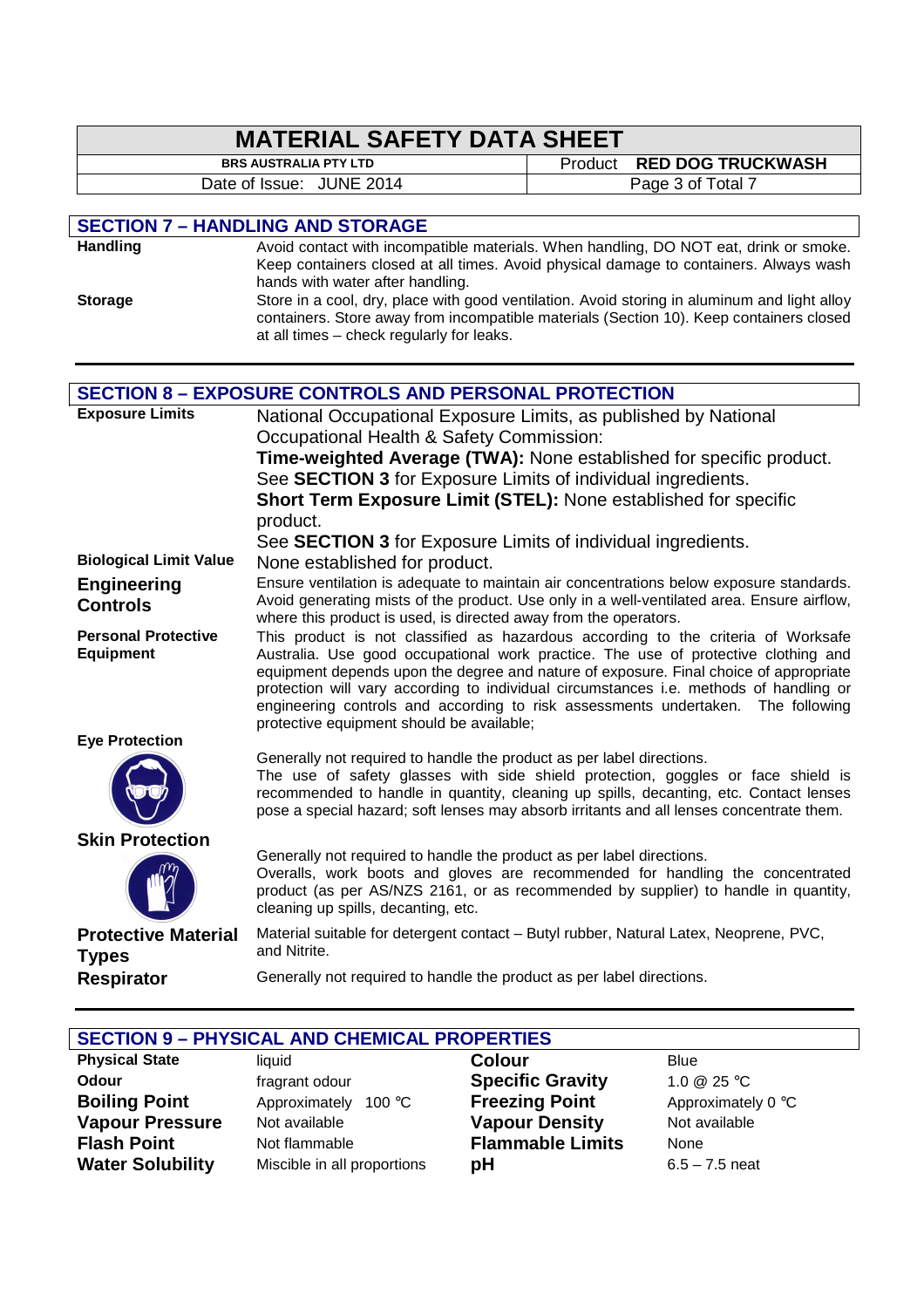| <b>MATERIAL SAFETY DATA SHEET</b>                                                                |                                             |                                                                  |                                                    |                                               |
|--------------------------------------------------------------------------------------------------|---------------------------------------------|------------------------------------------------------------------|----------------------------------------------------|-----------------------------------------------|
|                                                                                                  | <b>BRS AUSTRALIA PTY LTD</b>                |                                                                  | Product                                            | <b>RED DOG TRUCKWASH</b>                      |
|                                                                                                  | Date of Issue: JUNE 2014                    |                                                                  |                                                    | Page 4 of Total 7                             |
| <b>Volatile Organic</b><br><b>Compounds (VOC)</b><br><b>Viscosity</b><br><b>Evaporation Rate</b> | $0\%$ v/v<br>Not available<br>Not available | <b>Coefficient of</b><br><b>Water/Oil</b><br><b>Distribution</b> | <b>Odour Threshold</b><br><b>Per Cent Volatile</b> | Not available<br>Not available<br>Ca 90 % v/v |

| <b>SECTION 10 - STABILITY AND REACTIVITY</b> |                                                                                  |  |  |
|----------------------------------------------|----------------------------------------------------------------------------------|--|--|
| <b>Chemical Stability</b>                    | Stable at normal temperatures and pressure.                                      |  |  |
| <b>Conditions to</b>                         | May corrode mild steel, copper, aluminium and zinc fittings.                     |  |  |
| Avoid                                        |                                                                                  |  |  |
| Incompatible                                 | Strong oxidizing agents.                                                         |  |  |
| <b>Materials</b>                             |                                                                                  |  |  |
| <b>Hazardous</b>                             | Product can decompose on combustion to form Carbon Monoxide, Carbon Dioxide, and |  |  |
| <b>Decomposition</b>                         | other possibly toxic gases and vapors.                                           |  |  |
| <b>Hazardous</b>                             | None known.                                                                      |  |  |
| <b>Reactions</b>                             |                                                                                  |  |  |

| <b>SECTION 11 - TOXICOLOGICAL INFORMATION</b>    |                                                                                                                                                                                                    |  |  |  |
|--------------------------------------------------|----------------------------------------------------------------------------------------------------------------------------------------------------------------------------------------------------|--|--|--|
|                                                  | <b>PRODUCT MIXTURE INFORMATION</b>                                                                                                                                                                 |  |  |  |
| <b>Local Effects</b>                             | Mild irritant: eye, skin, inhalation and ingestion.                                                                                                                                                |  |  |  |
| <b>Target Organs</b><br>POTENTIAL HEALTH EFFECTS | Eyes, mucous membranes, skin, lungs.                                                                                                                                                               |  |  |  |
| Ingestion                                        |                                                                                                                                                                                                    |  |  |  |
| short term<br>exposure<br>long term exposure     | Swallowing large amounts of this product can cause stomach irritation,<br>nausea and diarrhoea.<br>No information available.                                                                       |  |  |  |
| <b>Skin contact</b>                              |                                                                                                                                                                                                    |  |  |  |
| short term<br>exposure                           | Concentrated product may cause skin irritation. Prolonged contact with<br>concentrated solutions may be irritating. Properly diluted wash solutions<br>not expected to be irritating.              |  |  |  |
| long term exposure                               | Prolonged and repeated skin contact with solutions may induce<br>eczematoid dermatitis in certain individuals.                                                                                     |  |  |  |
| Eye contact                                      |                                                                                                                                                                                                    |  |  |  |
| short term<br>exposure                           | This product may cause eye irritation, watering, redness.                                                                                                                                          |  |  |  |
| long term exposure                               | No information available.                                                                                                                                                                          |  |  |  |
| <b>Inhalation</b>                                |                                                                                                                                                                                                    |  |  |  |
| short term<br>exposure                           | No vapour or mist generally associated with liquid form of the product -<br>water based. Exposure to intentionally generated mists of this product<br>may cause slight nose and throat irritation. |  |  |  |
| long term exposure                               | No information available.                                                                                                                                                                          |  |  |  |
| <b>Carcinogen Status</b>                         |                                                                                                                                                                                                    |  |  |  |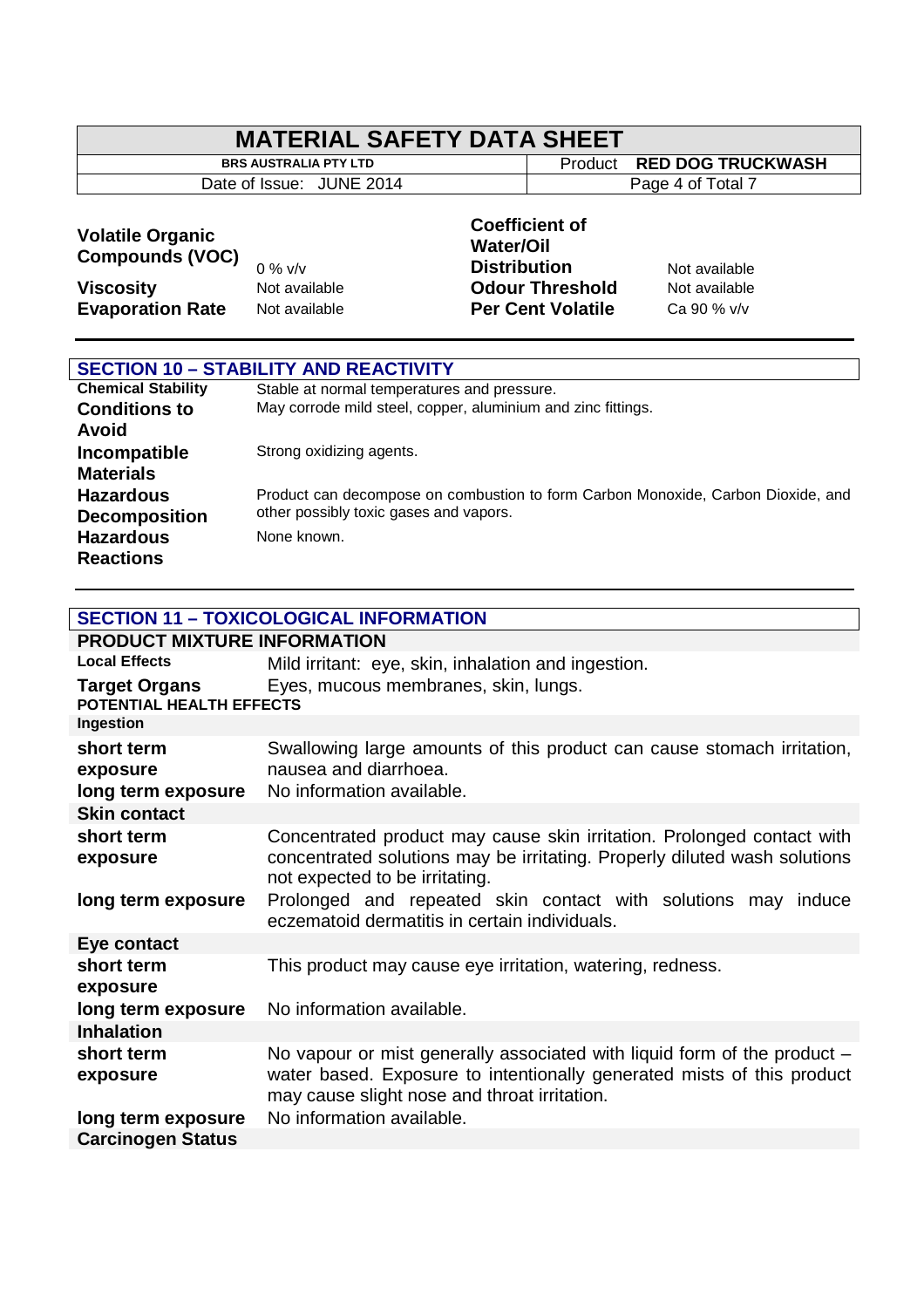| <b>MATERIAL SAFETY DATA SHEET</b> |  |                           |  |
|-----------------------------------|--|---------------------------|--|
| <b>BRS AUSTRALIA PTY LTD</b>      |  | Product RED DOG TRUCKWASH |  |
| Date of Issue: JUNE 2014          |  | Page 5 of Total 7         |  |

|                                                 |                           | No significant ingredient is classified as carcinogenic by NOHSC.                       |
|-------------------------------------------------|---------------------------|-----------------------------------------------------------------------------------------|
| <b>NOHSC</b>                                    |                           |                                                                                         |
| <b>NTP</b>                                      |                           | No significant ingredient is classified as carcinogenic by NTP.                         |
| <b>IARC</b>                                     |                           | No significant ingredient is classified as carcinogenic by IARC.                        |
| <b>Medical conditions</b>                       |                           |                                                                                         |
| aggravated by                                   | No information available. |                                                                                         |
| exposure                                        |                           |                                                                                         |
| <b>CLASSIFICATION OF INDIVIDUAL INGREDIENTS</b> |                           |                                                                                         |
|                                                 |                           | NOTE: This information relates to each individual ingredient, when evaluated as pure    |
| product.                                        |                           | undiluted chemical. See SECTION 3 for actual proportions of ingredients present in this |
| <b>Ingredients</b>                              |                           | R-Phrases.                                                                              |
| $1000/$ New horses in example to $\mu$          |                           | $N = -$                                                                                 |

100% Non-hazardous ingredients None

### **SECTION 12 – ECOLOGICAL INFORMATION**

| <b>Fish toxicity</b>          | None available for specific product.                                 |  |  |  |
|-------------------------------|----------------------------------------------------------------------|--|--|--|
| <b>Algae toxicity</b>         | None available for specific product.                                 |  |  |  |
| <b>Invertebrates toxicity</b> | None available for specific product.                                 |  |  |  |
| <b>Toxicity to Bacteria</b>   | None available for specific product.                                 |  |  |  |
| <b>OECD Biological</b>        |                                                                      |  |  |  |
| degradation                   | Individual components stated to be biodegradable.                    |  |  |  |
| General                       | Product miscible in all proportions with water. AS WITH ANY CHEMICAL |  |  |  |
|                               | PRODUCT, DO NOT DISCHARGE BULK QUANTITIES INTO DRAINS,               |  |  |  |
|                               | WATERWAYS, SEWER OR ENVIRONMENT. Inform local authorities if         |  |  |  |
|                               | this occurs.                                                         |  |  |  |

#### **SECTION 13 – DISPOSAL CONSIDERATIONS**

**Disposal** To dispose of quantities of undiluted product, refer to State Land Waste Management Authority. Transfer product residues to a labelled, sealed container for disposal or recovery. Waste disposal must be by an accredited contractor. As with any chemical, do not put down the drain in quantity. The small quantities contained in wash solutions (when used as directed) can generally be handled by conventional sewage systems, septics, and grey water systems. For larger scale use, eg. Commercial laundry operations, a recycled water system is often recommended, or Trade Waste License obtained for disposal to sewer.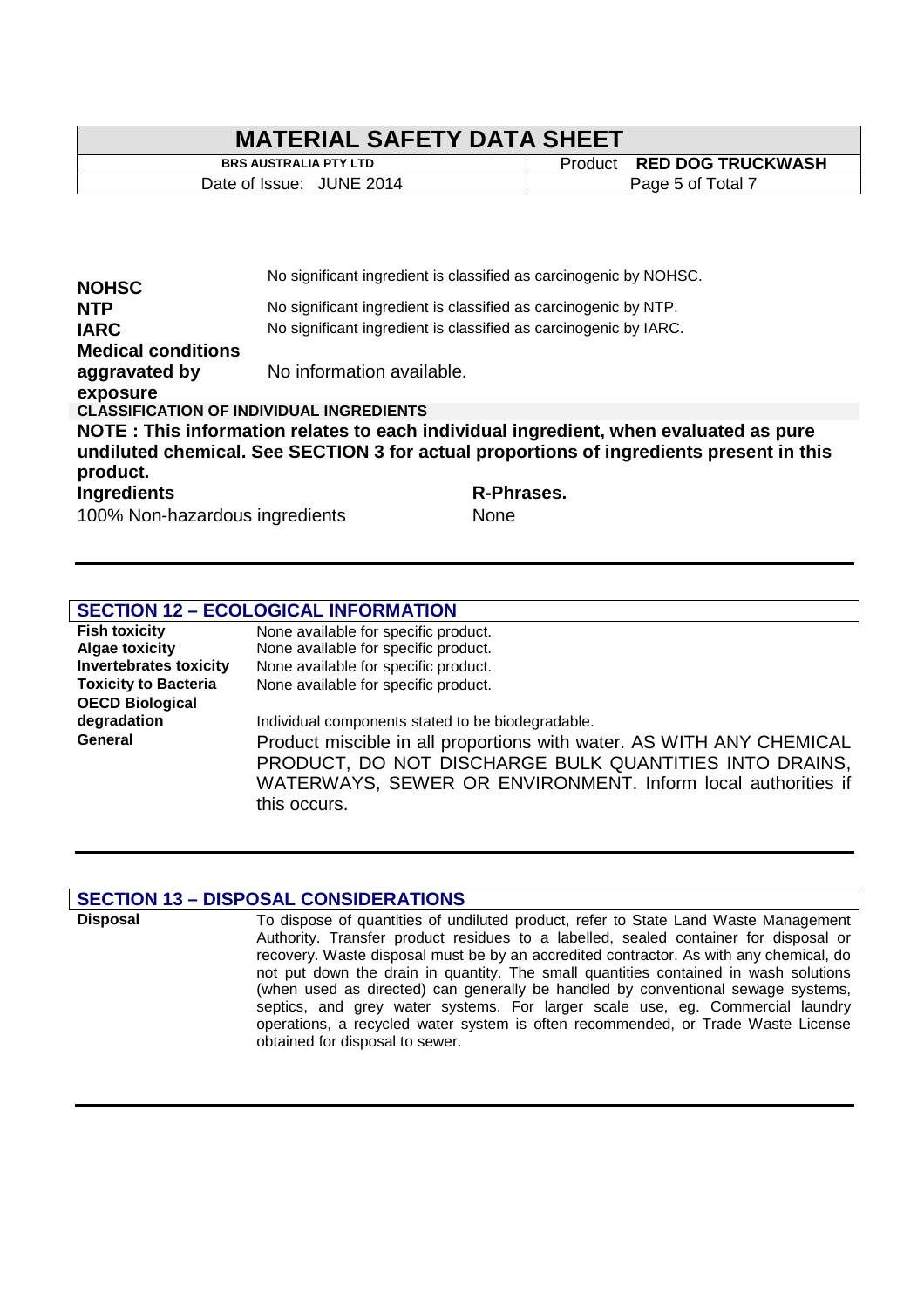# **MATERIAL SAFETY DATA SHEET**<br>BRS AUSTRALIA PTY LTD

Date of Issue: JUNE 2014 Page 6 of Total 7

**Product RED DOG TRUCKWASH** 

#### **SECTION 14 – TRANSPORT INFORMATION**

#### **Transport Information Road & Rail Transport**

Not classified as a Dangerous Good according to the Australian Code for the Transport of Dangerous Goods by Road or Rail.

#### **Marine Transport**

Not classified as a Dangerous Good by the criteria of the International Maritime Dangerous Goods Code (IMDG Code) for transport by sea.

#### **Air Transport**

Not classified as a Dangerous Good by the criteria of the International Air Transport Association (IATA) Dangerous Goods Regulation for transport by Air.

#### **SECTION 15 – REGULATORY INFORMATION**

**Labeling Details HAZARD** Not hazardous<br>**RISK PHRASES** None allocated **RISK PHRASES** None allocated<br> **SAFETY PHRASES** None allocated **SAFETY PHRASES**<br>SUSDP **SUSDP** None allocated<br> **ADG Code None allocated** 

**ADG Code** none allocated **AICS** All ingredients present on AICS.

#### **SECTION 16 – OTHER INFORMATION**

| <b>Acronyms</b>                                                               |                                                                                                |                                        |                       |  |  |
|-------------------------------------------------------------------------------|------------------------------------------------------------------------------------------------|----------------------------------------|-----------------------|--|--|
| <b>SUSDP</b>                                                                  | Standard for the Uniform Scheduling of Drugs and Poisons.                                      |                                        |                       |  |  |
| <b>ADG Code</b>                                                               | Australian Code for the Transport of Dangerous Goods by Road and Rail.                         |                                        |                       |  |  |
| <b>CAS Number</b>                                                             | Chemical Abstracts Service Registry Number.                                                    |                                        |                       |  |  |
| <b>UN Number</b>                                                              | <b>United Nations Number.</b>                                                                  |                                        |                       |  |  |
| <b>R-Phrases</b>                                                              | Risk Phrases.                                                                                  |                                        |                       |  |  |
| <b>HAZCHEM</b>                                                                | An emergency action code of numbers and letters which gives information to emergency services. |                                        |                       |  |  |
| <b>NOHSC</b>                                                                  | National Occupational Health and Safety Commission.                                            |                                        |                       |  |  |
| NTP                                                                           | National Toxicology Program (USA).                                                             |                                        |                       |  |  |
| <b>IARC</b>                                                                   | International Agency for Research on Cancer.                                                   |                                        |                       |  |  |
| <b>AICS</b>                                                                   | Australian Inventory of Chemical Substances.                                                   |                                        |                       |  |  |
| <b>TWA</b>                                                                    | <b>Time Weighted Average</b>                                                                   |                                        |                       |  |  |
| <b>STEL</b>                                                                   | Short Term Exposure Limit                                                                      |                                        |                       |  |  |
| <b>Literature References</b>                                                  | List of Designated Hazardous Substances [NOHSC:10005(1999)]                                    |                                        |                       |  |  |
|                                                                               | Australian Code For The Transport Of Dangerous Goods By Road And Rail - Sixth Edition.         |                                        |                       |  |  |
|                                                                               | Standard for the Uniform Scheduling of Drugs and Poisons.                                      |                                        |                       |  |  |
|                                                                               | National Code of Practice for the Preparation of Material Safety Data Sheets 2nd Edition       |                                        |                       |  |  |
|                                                                               | [NOHSC:2011(2003)]                                                                             |                                        |                       |  |  |
|                                                                               | Approved Criteria for Classifying Hazardous Substances [NOHSC:1008(1999)]                      |                                        |                       |  |  |
|                                                                               | Material Safety Data Sheets - individual raw materials - Suppliers.                            |                                        |                       |  |  |
| HSIS - Hazardous Substance Information System - National Work safe Data Base. |                                                                                                |                                        |                       |  |  |
| <b>Revision</b>                                                               | New Issue to standard: 2nd Edition [NOHSC:2011(2003)].                                         |                                        |                       |  |  |
| <b>Information</b>                                                            |                                                                                                |                                        |                       |  |  |
| <b>Note</b>                                                                   | Safety Data Sheets are updated frequently. Please ensure that you have a current copy.         |                                        |                       |  |  |
| <b>Contact Point</b>                                                          | Regulatory Affairs Manager.                                                                    | <b>Telephone</b>                       | 07 3807 7400          |  |  |
| <b>Issue Date</b>                                                             | <b>JUNE 2014</b>                                                                               | <b>Supersedes Issue</b><br><b>Date</b> | 1 <sup>st</sup> Issue |  |  |